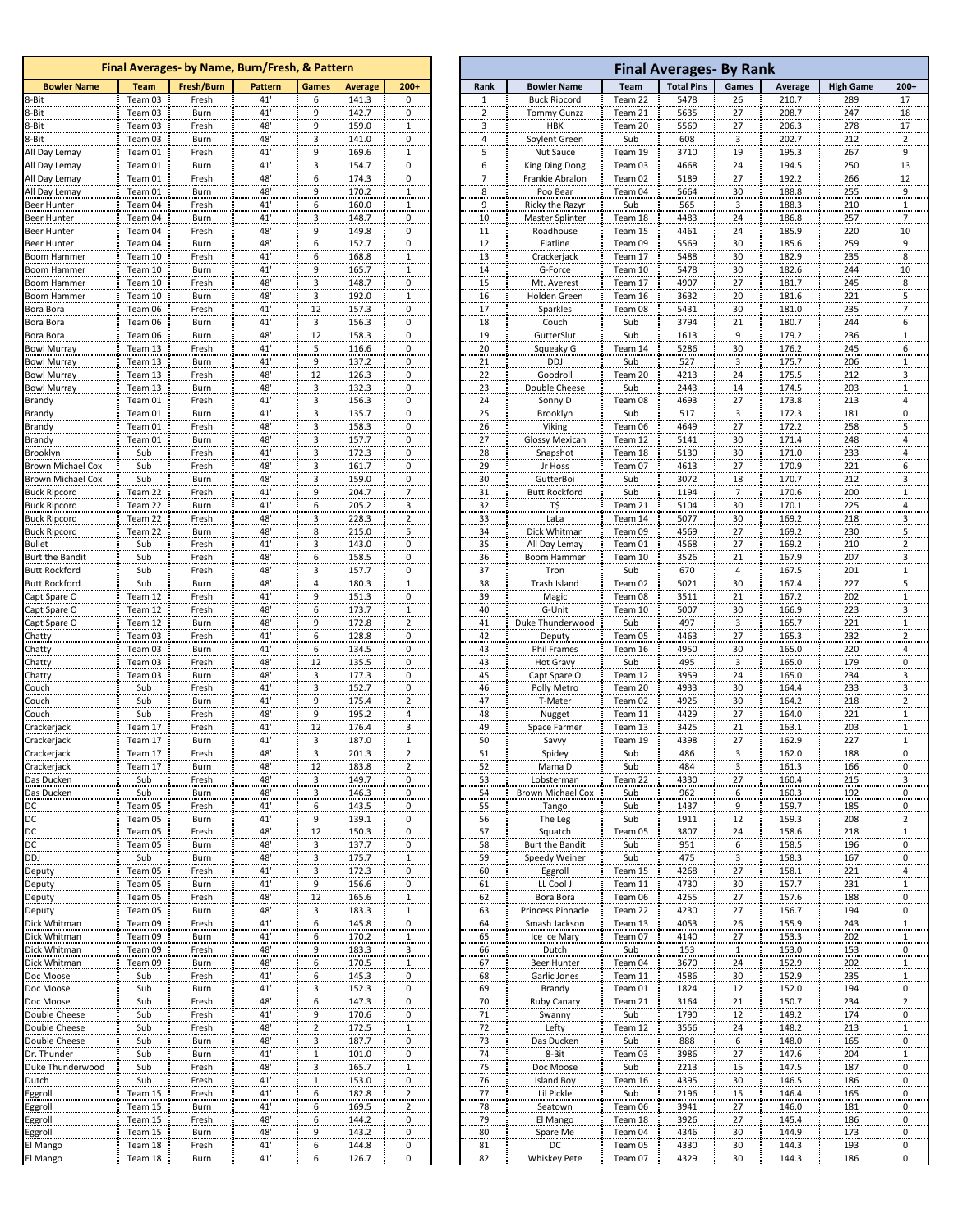| <b>Bowler Name</b>                 | <b>Team</b>        | Fresh/Burn           | <b>Pattern</b>  | Games                   | <b>Average</b> | $200+$                                    |
|------------------------------------|--------------------|----------------------|-----------------|-------------------------|----------------|-------------------------------------------|
| El Mango                           | Team 18            | Fresh                | 48'             | 6                       | 150.7          | $\overline{0}$                            |
| El Mango                           | Team 18            | Burn                 | 48              | 9                       | 154.8          | $\overline{0}$                            |
| Flatline<br>Flatline               | Team 09<br>Team 09 | Fresh<br>Burn        | 41'<br>41'      | 9<br>6                  | 193.1<br>166.5 | $\overline{a}$<br>$\overline{0}$          |
| Flatline                           | Team 09            | Fresh                | 48              | 9                       | 192.6          | $\overline{a}$                            |
| Flatline                           | Team 09            | <b>Burn</b>          | 48'             | 6                       | 183.2          | $\overline{1}$                            |
| Frankie Abralon                    | Team 02            | Fresh                | 41'             | 3                       | 165.0          | $\overline{0}$                            |
| Frankie Abralon                    | Team 02            | Burn                 | 41'             | 9                       | 178.3          | $\overline{2}$                            |
| Frankie Abralon                    | Team 02            | Fresh                | 48'             | 15                      | 205.9          | 10                                        |
| Garlic Jones                       | Team 11            | Fresh                | 41'             | 6                       | 155.8          | $\overline{0}$                            |
| Garlic Jones                       | Team 11            | <b>Burn</b>          | 41'             | 9                       | 149.8          | $\overline{0}$                            |
| Garlic Jones                       | Team 11            | Fresh                | 48              | 12                      | 150.2          | 0                                         |
| Garlic Jones                       | Team 11            | Burn                 | 48'             | $\overline{\mathbf{3}}$ | 167.0          | $\frac{1}{2}$                             |
| G-Force                            | Team 10            | Fresh                | 41'<br>41'      | 6                       | 175.0          | $\mathbf{1}$<br>4                         |
| G-Force                            | Team 10            | Burn                 | 48'             | 9                       | 186.0          |                                           |
| G-Force                            | Team 10            | Fresh                | 48'             | $\overline{9}$          | 168.6<br>206.2 | $\overline{\mathbf{c}}$                   |
| G-Force<br>Glossy Mexicar          | Team 10<br>Team 12 | Burn<br><u>Fresh</u> | 41'             | 6<br>15                 | 175.7          | 3<br>$\overline{\mathbf{3}}$              |
| <b>Glossy Mexican</b>              | Team 12            | Fresh                | 48'             | 6                       | 158.8          | $\overline{1}$                            |
| <b>Glossy Mexican</b>              | Team 12            | Burn                 | 48'             | 9                       | 172.4          | $\overline{0}$                            |
| Goodroll                           | Team 20            | Fresh                | 41'             | 6                       | 165.8          | $\overline{\mathbf{0}}$                   |
| Goodroll                           | Team 20            | Burn                 | 41'             | 9                       | 179.9          | $\mathbf{1}$                              |
| Goodroll                           | Team 20            | Fresh                | 48              | 6                       | 181.7          | $\overline{\mathbf{c}}$                   |
| Goodroll                           | Team 20            | Burn                 | $\frac{48}{10}$ | $\overline{\mathbf{3}}$ | 169.7          | $\overline{0}$                            |
| G-Unit                             | Team 10            | Fresh                | 41'             | 6                       | 160.8          | $\overline{0}$                            |
| G-Unit                             | Team 10            | Burn                 | 41'             | 9                       | 172.6          | $\overline{\mathbf{c}}$                   |
| G-Unit                             | Team 10            | Fresh                | 48'             | 9                       | 166.3          | $\mathbf{1}$                              |
| G-Unit                             | Team 10            | Burn                 | 48'             | 6                       | 165.3          | $\overline{0}$                            |
| GutterBoi                          | Sub                | Fresh                | 41'             | 9                       | 161.7          | $\overline{1}$                            |
| GutterBoi<br>GutterSlut            | Sub<br>Sub         | Burn<br>Fresh        | $\frac{41}{41}$ | 9<br>9                  | 179.7<br>179.2 | $\overline{c}$<br>$\frac{1}{2}$           |
| HBK                                | Team 20            | Fresh                | 41'             | 3                       | 161.0          | $\overline{\mathbf{0}}$                   |
| HBK                                | Team 20            | Burn                 | 41'             | 9                       | 223.2          | 7                                         |
| HBK                                | Team 20            | Fresh                | 48'             | 9                       | 198.2          | 5                                         |
| HBK                                | Team 20            | <b>Burn</b>          |                 | 6                       | 215.5          | 5                                         |
| Hexy                               | Team 01            | Fresh                | 48'<br>41'      | 9                       | 117.3          | $\overline{0}$                            |
| Hexy                               | Team 01            | Burn                 | 41'             | 6                       | 123.8          | $\overline{0}$                            |
| Hexy                               | Team 01            | Fresh                | 48              | 6                       | 144.0          | $\overline{0}$                            |
| Hexy                               | Team 01            | Burn                 | 48'             | 9                       | 147.3          | $\overline{0}$                            |
| Holden Green                       | Team 16            | Fresh                | 41'             | 6                       | 176.0          | $\overline{1}$                            |
| Holden Green                       | Team 16            | Burn                 | 41'             | 8                       | 192.5          | 4                                         |
| Holden Green                       | Team 16<br>Sub     | Burn                 | 48'<br>48       | 6                       | 172.7          | $\boldsymbol{0}$                          |
| Hot Gravy<br>Ice Ice Mary          | Team 07            | Fresh<br>Fresh       | 41'             | 3<br>3                  | 165.0<br>151.3 | $\overline{0}$<br>$\overline{0}$          |
| Ice Ice Mary                       | Team 07            | Burn                 | 41'             | 9                       | 147.2          | $\overline{0}$                            |
| Ice Ice Mary                       | Team 07            | Fresh                | 48              | 6                       | 164.8          | $\overline{0}$                            |
| Ice Ice Mary                       | Team 07            | Burn                 | 48'             | 9                       | 152.4          | $\mathbf{1}$                              |
| <b>Island Boy</b>                  | Team 16            | Fresh                | 41'             | 9                       | 133.6          | $\overline{0}$                            |
| Island Boy                         | Team 16            | Burn                 | 41'             | 6                       | 158.0          | $\overline{\mathbf{0}}$                   |
| <b>Island Boy</b>                  | Team 16            | <b>Fresh</b>         | 48'             | 9                       | 150.9          | $\overline{0}$                            |
| <b>Island Boy</b>                  | Team 16            | Burn                 | 48              | 6                       | 147.8          | $\overline{0}$                            |
| Jr Hoss                            | Team 07            | Fresh                | 41'             |                         | 169.8          | $\overline{\mathbf{0}}$                   |
| Jr Hoss                            | Team 07            | Burn                 | 41              | 9                       | <u>155.1</u>   | $\overline{1}$                            |
| Jr Hoss                            | Team 07            | Fresh                | 48'             | $\overline{\mathbf{3}}$ | 200.3          | $\overline{\mathbf{c}}$                   |
| <u>Jr Hoss</u>                     | Team 07            | Burn                 | 48'<br>48'      | 9                       | 177.4          | $\overline{\mathbf{3}}$                   |
| Karl Hungus                        | Sub                | Burn                 |                 | 3                       | 136.0<br>129.7 | 0                                         |
| Kelly Kabowlski<br>Kelly Kabowlski | Team 09<br>Team 09 | Fresh<br>Burn        | 41'<br>41'      | 6<br>3                  | 144.0          | $\overline{\mathbf{0}}$<br>$\overline{0}$ |
| Kelly Kabowlski                    | Team 09            | Fresh                | 48'             | 9                       | 146.1          | $\overline{\mathbf{0}}$                   |
| Kelly Kabowlski                    | Team 09            | Burn                 | 48'             | 6                       | 145.8          | $\overline{0}$                            |
| King Ding Dong                     | Team 03            | Fresh                | 41'             | 6                       | 188.7          | $\overline{\mathbf{c}}$                   |
| King Ding Dong                     | Team 03            | Burn                 | 41'             | $\overline{\mathbf{3}}$ | 159.7          | $\overline{\mathbf{0}}$                   |
| King Ding Dong                     | Team 03            | Fresh                | 48'             | 12                      | 201.3          | $\overline{\mathbf{8}}$                   |
| King Ding Dong                     | Team 03            | Burn                 | 48'             | $\overline{\mathbf{3}}$ | 214.0          | $\overline{\mathbf{3}}$                   |
| La Femme                           | Team 19            | <b>Fresh</b>         | 41              | $^9$                    | 132.4          | $\overline{0}$                            |
| La Femme                           | Team 19            | Burn                 | 41'             | 6                       | 137.0          | $\overline{0}$                            |
| La Femme                           | Team 19            | Fresh                | 48'             | 6                       | 141.2          | $\overline{\mathbf{0}}$                   |
| La Femme                           | Team 19            | Burn                 | 48'             | 9                       | 145.6          | $\overline{0}$                            |
| <u>LaLa</u>                        | Team 14            | <u>Fresh</u>         | 41'             | 9                       | 158.7<br>160.2 | $\overline{0}$                            |
| LaLa<br>LaLa                       | Team 14<br>Team 14 | Burn<br>Fresh        | 41'<br>48'      | 6<br>9                  | 172.2          | $\overline{0}$<br>$\overline{0}$          |
| LaLa                               | Team 14            | Burn                 | 48'             | $6 \overline{6}$        | 189.7          | $\overline{\mathbf{3}}$                   |
| Lefty                              | Team 12            | <u>Fresh</u>         | 41'             | 12                      | 145.9          | $\mathbf{1}$                              |
| Lefty                              | Team 12            | <u>Fresh</u>         | 48'             | $6 \overline{6}$        | 152.0          | $\overline{0}$                            |
| Lefty                              | Team 12            | Burn                 | 48'             | 6                       | 148.8          | $\overline{0}$                            |
| Lil Bit                            | Sub                | Burn                 | 41'             | 3                       | 126.3          | $\overline{0}$                            |
| Lil Pickle                         | Sub                | <u>Fresh</u>         | 41'             | 6                       | 145.7          | $\overline{\mathbf{0}}$                   |
| Lil Pickle                         | Sub                | Burn                 | 41'             | 3                       | 135.3          | $\overline{0}$                            |
| Lil Pickle                         | Sub                | Burn                 | 48'             | $6 \overline{6}$        | 152.7          | $\overline{0}$                            |
| LL Cool J                          | Team 11            | <u>Fresh</u>         | 41'             | 6                       | 157.2          | $\overline{0}$                            |
| LL Cool J                          | Team 11            | Burn                 | 41'             | 9                       | 160.1          | $\frac{1}{2}$                             |
| LL Cool J                          | Team 11            | <u>Fresh</u>         | 48'             | 12                      | 160.1          | $\overline{\mathbf{0}}$                   |
| LL Cool J                          | Team 11            | Burn                 | 48'<br>41'      | 3                       | 141.7          | 0                                         |
| Lobsterman                         | Team 22            | Fresh                |                 | 9                       | 160.8          | 1                                         |

| <b>Bowler Name</b> | <b>Team</b> | Fresh/Burn  | <b>Pattern</b> | <b>Games</b> | Average | $200+$ | Rank | <b>Bowler Name</b>   | <b>Team</b> | <b>Total Pins</b> | Games | Average | <b>High Game</b> |  |
|--------------------|-------------|-------------|----------------|--------------|---------|--------|------|----------------------|-------------|-------------------|-------|---------|------------------|--|
| El Mango           | Team 18     | Fresh       | 48'            | h            | 150.7   |        | 83   | Mrs. Brady           | Sub         | 1726              | 12    | 143.8   | 195              |  |
| El Mango           | Team 18     | Burn        | 48             | q            | 154.8   |        | 84   | Bullet               | Sub         | 429               |       | 143.0   | 156              |  |
| Flatline           | Team 09     | Fresh       | 41'            | q            | 193.1   |        | 85   | Kelly Kabowlski      | Team 09     | 3400              | 24    | 141.7   | 177              |  |
| Flatline           | Team 09     | <b>Burn</b> | 41'            | h            | 166.5   |        | 86   | Red XXX              | Team 14     | 3396              | 24    | 141.5   | 207              |  |
| Flatline           | Team 09     | Fresh       | 48'            | ٩            | 192.6   | .      | 87   | Zen Turtle           | Team 17     | 3388              | 24    | 141.2   | 192              |  |
| Flatline           | Team 09     | Burn        | 48'            | 6            | 183.2   |        | 88   | La Femme             | Team 19     | 4171              | 30    | 139.0   | 176              |  |
| Frankie Abralon    | Team 02     | Fresh       | 41'            |              | 165.0   |        | 89   | Chatty               | Team 03     | 3738              | 27    | 138.4   | 193              |  |
| Frankie Abralon    | Team 02     | <b>Burn</b> | 41'            | ٩            | 178.3   |        | 90   | Niner                | Sub         | 414               |       | 138.0   | 152              |  |
| Frankie Abralon    | Team 02     | Fresh       | 48'            | 15           | 205.9   | 10     | 91   | Karl Hungus          | Sub         | 408               |       | 136.0   | 165              |  |
| Garlic Jones       | Team 11     | Fresh       | 41             | 6.           | 155.8   |        | 92   | Hexy                 | Team 01     | 3989              | 30    | 133.0   | 179              |  |
| Garlic Jones       | Team 11     | <b>Burn</b> | 41'            | ٩            | 149.8   |        | 93   | <b>Bowl Murray</b>   | Team 13     | 3731              | 29    | 128.7   | 176              |  |
| Garlic Jones       | Team 11     | Fresh       | 48'            | 12           | 150.2   | .      | 94   | Shifter              | Team 15     | 3801              | 30    | 126.7   | 173              |  |
| Garlic Jones       | Team 11     | Burn        | 48'            |              | 167.0   |        | 95   | Lil Bit              | Sub         | 379               |       | 126.3   | 151              |  |
| G-Force            | Team 10     | Fresh       | 41             | 6.           | 175.0   |        | 96   | <b>White Russian</b> | Sub         | 354               |       | 118.0   | 126              |  |
| G-Force            | Team 10     | <b>Burn</b> | 41'            | ٩            | 186.0   |        | 97   | Tony                 | Sub         | 345               |       | 115.0   | 123              |  |
| G-Force            | Team 10     | Fresh       | 48'            | ٩            | 168.6   |        | 98   | Dr. Thunder          | Sub         | 101               |       | 101.0   | 101              |  |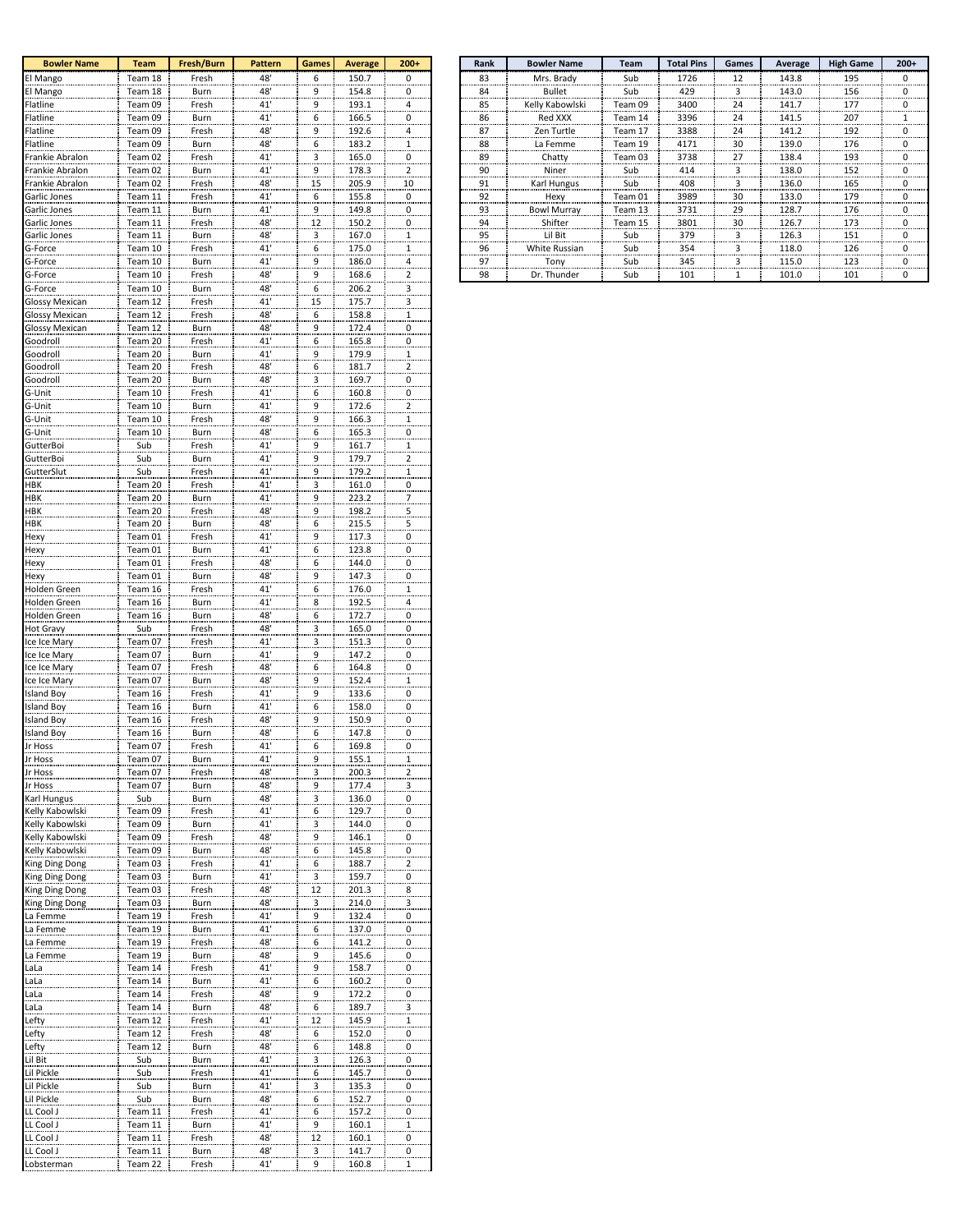| <b>Bowler Name</b>                 | <b>Team</b>        | Fresh/Burn           | Pattern        | <b>Games</b>                 | <b>Average</b> | $200+$                                             |
|------------------------------------|--------------------|----------------------|----------------|------------------------------|----------------|----------------------------------------------------|
| Lobsterman                         | Team 22            | Burn                 | 41'            | 3                            | 153.3          | $\overline{0}$                                     |
| Lobsterman                         | Team 22            | Fresh                | 48'            | 6                            | 167.3          | $\mathbf{1}$                                       |
| <u>Lobsterman</u>                  | Team 22            | Burn                 | 48'            | 9                            | 157.7          | $\overline{1}$                                     |
| Magic                              | Team 08            | <b>Burn</b>          | 41'            | 6                            | 178.5          | 0                                                  |
| Magic                              | Team 08            | Fresh                | 48'<br>48      | 12                           | 158.8          | $\overline{0}$                                     |
| Magic                              | Team 08            | Burn                 | 41'            | 3                            | 178.3          | $\overline{1}$                                     |
| Mama D                             | Sub                | Fresh                |                | $\overline{\mathbf{3}}$      | 161.3          | $\overline{0}$                                     |
| Master Splinter                    | Team 18            | <u>Fresh</u>         | 41'<br>41'     | 9                            | 187.3          | 3                                                  |
| Master Splinter                    | Team 18<br>Team 18 | Burn<br>Fresh        | 48'            | 3                            | 156.0<br>206.3 | 0                                                  |
| Master Splinter<br>Master Splinter | Team 18            | Burn                 | 48             | $\overline{\mathbf{3}}$      | 190.0          | $\frac{1}{2}$                                      |
| Mrs. Brady                         | Sub                | Fresh                | 41'            | 9                            | 132.7          | $\overline{\mathbf{3}}$<br>$\overline{\mathbf{0}}$ |
|                                    |                    |                      |                | 6                            |                |                                                    |
| Mrs. Brady<br>Mrs. Brady           | Sub                | <u>Fresh</u><br>Burn | 48'<br>48'     | 3                            | 153.3          | $\overline{0}$                                     |
| Mt. Averest                        | Sub<br>Team 17     | Fresh                | 41'            | 3                            | 156.7<br>163.6 | 0                                                  |
| Mt. Averest                        | Team 17            | Burn                 | 41'            | 9                            | 156.7          | $\overline{0}$<br>$\overline{0}$                   |
| Mt. Averest                        | Team 17            | Fresh                | 48'            | 3<br>$\overline{\mathbf{3}}$ | 173.3          | $\overline{1}$                                     |
| Mt. Averest                        | Team 17            | <b>Burn</b>          |                | $\frac{12}{1}$               | 203.8          | $\overline{z}$                                     |
| Niner                              | Sub                | Fresh                | 48'<br>41'     | 3                            | 138.0          | $\boldsymbol{0}$                                   |
| Nugget                             | Team 11            | Fresh                | 41'            | $\overline{6}$               | 168.2          | $\frac{1}{2}$                                      |
| Nugget                             | Team 11            | Burn                 | 41'            | 9                            | 158.6          | $\overline{0}$                                     |
| Nugget                             | Team 11            | Fresh                | 48'            | 9                            | 160.6          | $\overline{\mathbf{0}}$                            |
|                                    | Team 11            | <b>Burn</b>          |                |                              | 182.7          |                                                    |
| Nugget<br>Nut Sauce                | Team 19            | Fresh                | 48'<br>41'     | 3<br>$\overline{\mathbf{3}}$ | 156.7          | $\overline{0}$<br>0                                |
| Nut Sauce                          | Team 19            | <b>Burn</b>          | 41'            | 4                            | 199.0          | $\overline{\mathbf{c}}$                            |
| Nut Sauce                          | Team 19            | Fresh                | 48'            | 3                            | 194.7          |                                                    |
| Nut Sauce                          | Team 19            | Burn                 | 48'            | 9                            | 206.7          | $\overline{\mathbf{c}}$<br>5                       |
| Phil Frames                        | Team 16            | Fresh                | 41'            |                              | 161.8          |                                                    |
| Phil Frames                        | Team 16            | Burn                 | 41'            | 9<br>6                       | 171.0          | $\overline{1}$<br>0                                |
| Phil Frames                        | Team 16            | Fresh                | 48             | 9                            | 163.8          | $\overline{\mathbf{c}}$                            |
| Phil Frames                        | Team 16            | Burn                 | 48'            | 6                            | 165.7          | 1                                                  |
| Polly Metro                        | Team 20            | Fresh                | 41'            |                              | 148.2          | $\overline{0}$                                     |
| Polly Metro                        |                    | Burn                 |                | 6                            | 168.1          |                                                    |
| Polly Metro                        | Team 20<br>Team 20 | Fresh                | 41<br>48       | 9<br>9                       | 172.1          | $\overline{1}$<br>$\overline{\mathbf{c}}$          |
|                                    |                    |                      |                |                              |                |                                                    |
| Polly Metro<br>Poo Bear            | Team 20<br>Team 04 | <b>Burn</b><br>Fresh | 48<br>41'      | 6<br>12                      | 163.7<br>184.5 | $\overline{\mathbf{0}}$<br>$\overline{\mathbf{c}}$ |
| Poo Bear                           | Team 04            | Burn                 | 41'            |                              | 184.3          | $\overline{1}$                                     |
|                                    |                    |                      |                | $\overline{\mathbf{3}}$      | 194.6          |                                                    |
| Poo Bear<br>Poo Bear               | Team 04<br>Team 04 | Fresh<br>Burn        | 48'<br>48'     | 9<br>6                       | 191.0          | $\overline{a}$<br>$\overline{\mathbf{c}}$          |
| Princess Pinnacle                  | Team 22            | Fresh                | 41'            | 6                            | 148.0          | $\overline{0}$                                     |
| Princess Pinnacle                  | Team 22            | Burn                 | 41'            | 6                            | 151.0          | $\overline{0}$                                     |
| Princess Pinnacle                  | Team 22            | Fresh                | 48'            | 6                            | 166.2          | $\overline{\mathbf{0}}$                            |
| Princess Pinnacle                  | Team 22            | Burn                 | 48'            | 9                            | 159.9          | $\overline{0}$                                     |
| Red XXX                            | Team 14            | Fresh                | 41'            | 3                            | 159.3          | $\overline{0}$                                     |
| Red XXX                            | Team 14            | <b>Burn</b>          | 41'            | 6                            | 133.8          | $\overline{0}$                                     |
| Red XXX                            | Team 14            | Fresh                | 48'            | 9                            | 131.4          | $\overline{0}$                                     |
| Red XXX                            | Team 14            | Burn                 | 48'            | 6                            | 155.3          | $\overline{1}$                                     |
| Ricky the Razyr                    | Sub                | <b>Burn</b>          | 41             | 3                            | 188.3          | $\overline{1}$                                     |
| Roadhouse                          | Team 15            | Fresh                | 41'            | 9                            | 187.3          | 5                                                  |
| Roadhouse                          | Team 15            | <b>Burn</b>          | 41'            | 6                            | 178.7          | $\overline{0}$                                     |
| Roadhouse                          | Team 15            | Fresh                | 48             | 3                            | 200.0          | $\overline{a}$                                     |
| Roadhouse                          | Team 15            | Burn                 | 48'            | 6                            | 183.8          | $\overline{\mathbf{3}}$                            |
|                                    | Team 21            |                      |                |                              |                |                                                    |
| kuby Canary<br>Ruby Canary         | Team 21            | Fresh<br>Burn        | $^{41}$<br>41' | p<br>$^{6}$                  | 142.3<br>152.3 | .≌.<br>$\overline{1}$                              |
| <b>Ruby Canary</b>                 | Team 21            | Fresh                | 48'            | 3                            | 139.0          | $\overline{0}$                                     |
| Ruby Canary                        | Team 21            | Burn                 | 48             | 6                            | 163.2          | $\mathbf{1}$                                       |
| Savvy                              | Team 19            | Fresh                | 41             | 9                            | 163.7          | $\overline{\mathbf{0}}$                            |
|                                    | Team 19            | Burn                 | 41             | 6                            | 155.7          |                                                    |
| Savvy<br>Savvy                     | Team 19            | Fresh                | 48'            | 6                            | 170.5          | $\overline{1}$<br>$\overline{0}$                   |
| Savvy                              | Team 19            | <b>Burn</b>          | 48'            | 6                            | 161.3          | $\overline{0}$                                     |
| Seatown                            | Team 06            | Fresh                | 41'            | 12                           | 147.3          | $\overline{0}$                                     |
| Seatown                            | Team 06            | Burn                 | 41'            | $\overline{\mathbf{3}}$      | 131.0          | $\overline{\mathbf{0}}$                            |
| Seatown                            | Team 06            | Fresh                | 48'            | $\overline{\mathbf{3}}$      | 169.7          | $\overline{0}$                                     |
| Seatown                            | Team 06            | Burn                 | 48'            | 9                            | 141.2          | $\overline{0}$                                     |
| Shifter                            | Team 15            | Fresh                | 41'            | 9                            | 135.3          | $\overline{0}$                                     |
| Shifter                            | Team 15            | Burn                 | 41'            | 6                            | 125.3          | $\overline{0}$                                     |
| Shifter                            | Team 15            | Fresh                | 48'            | 6                            | 133.0          | $\overline{\mathbf{0}}$                            |
| Shifter                            | Team 15            | Burn                 | 48'            | 9                            | 114.8          | $\overline{0}$                                     |
| Smash Jackson                      | Team 13            | Fresh                | 41'            | 5                            | 145.2          | $\overline{0}$                                     |
| Smash Jackson                      | Team 13            | <b>Burn</b>          | 41'            | 9                            | 149.3          | $\overline{\mathbf{0}}$                            |
| Smash Jackson                      | Team 13            | Fresh                | 48'            | 9                            | 166.1          | $\overline{1}$                                     |
| Smash Jackson                      | Team 13            | Burn                 | 48'            | $\overline{\mathbf{3}}$      | 162.7          | $\overline{\mathbf{0}}$                            |
| Snapshot                           | Team 18            | Fresh                | 41'            | 9                            | 171.9          | $\overline{1}$                                     |
| Snapshot                           | Team 18            | Burn                 | 41'            | $\overline{6}$               | 151.5          | $\overline{0}$                                     |
| Snapshot                           | Team 18            | Fresh                | 48'            | 6                            | 167.0          | $\overline{\mathbf{0}}$                            |
| Snapshot                           | Team 18            | Burn                 | 48'            | 9                            | 185.8          | $\overline{\mathbf{3}}$                            |
| Sonny D                            | Team 08            | Fresh                | 41'            | 6                            | 162.2          | $\overline{0}$                                     |
| Sonny D                            | Team 08            | Burn                 | 41             | 9                            | 185.8          | $\overline{a}$                                     |
| Sonny D                            | Team 08            | Fresh                | 48             | 12                           | 170.7          | $\overline{\mathbf{c}}$                            |
| Soylent Green                      | Sub                | <b>Burn</b>          | 48'            | $\overline{\mathbf{3}}$      | 202.7          | $\overline{\mathbf{c}}$                            |
| Space Farmer                       | Team 13            | Fresh                | 41'            | 3                            | 142.0          | $\overline{0}$                                     |
| Space Farmer                       | Team 13            | Burn                 | 41'            | 8                            | 173.8          | $\overline{1}$                                     |
| Space Farmer                       | Team 13            | Fresh                | 48'            | 7.                           | <u>167.7</u>   | $\overline{0}$                                     |
| Space Farmer                       | Team 13            | Burn                 | 48'            | 3                            | 145.0          | $\overline{0}$                                     |
|                                    |                    |                      |                |                              |                |                                                    |

| <b>Bowler Name</b> | <b>Team</b> | Fresh/Burn i | <b>Pattern</b> | Games | Average | $200+$ |  | Rank | <b>Bowler Name</b> | <b>Team</b> | <b>Total Pins</b> | Games | Average | <b>High Game</b> | 200+ |
|--------------------|-------------|--------------|----------------|-------|---------|--------|--|------|--------------------|-------------|-------------------|-------|---------|------------------|------|
|--------------------|-------------|--------------|----------------|-------|---------|--------|--|------|--------------------|-------------|-------------------|-------|---------|------------------|------|